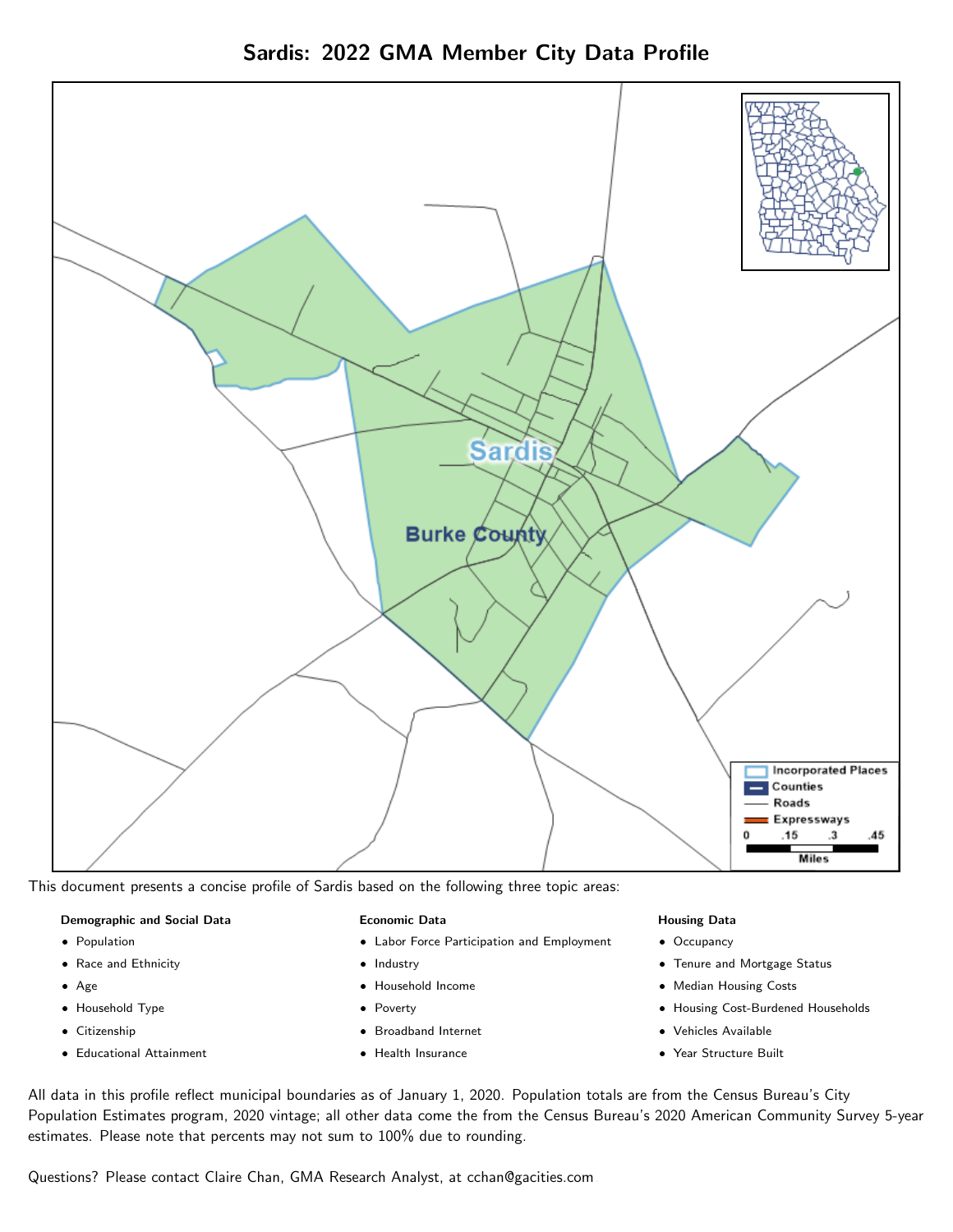# Sardis: Demographic and Social





## **Citizenship**

| <b>Native Born</b><br>100% |  |
|----------------------------|--|
|                            |  |

Race and Ethnicity



Source: U.S. Census Bureau, City Population Estimates, 2020 vintage Source: American Community Survey, 2020 5-year estimates, table B03002

# Household Type



Source: American Community Survey, 2020 5-year estimates, table B01001 Source: American Community Survey, 2020 5-year estimates, table B11001

## Educational Attainment



Source: American Community Survey, 2020 5-year estimates, table B05002 Source: American Community Survey, 2020 5-year estimates, table B15002

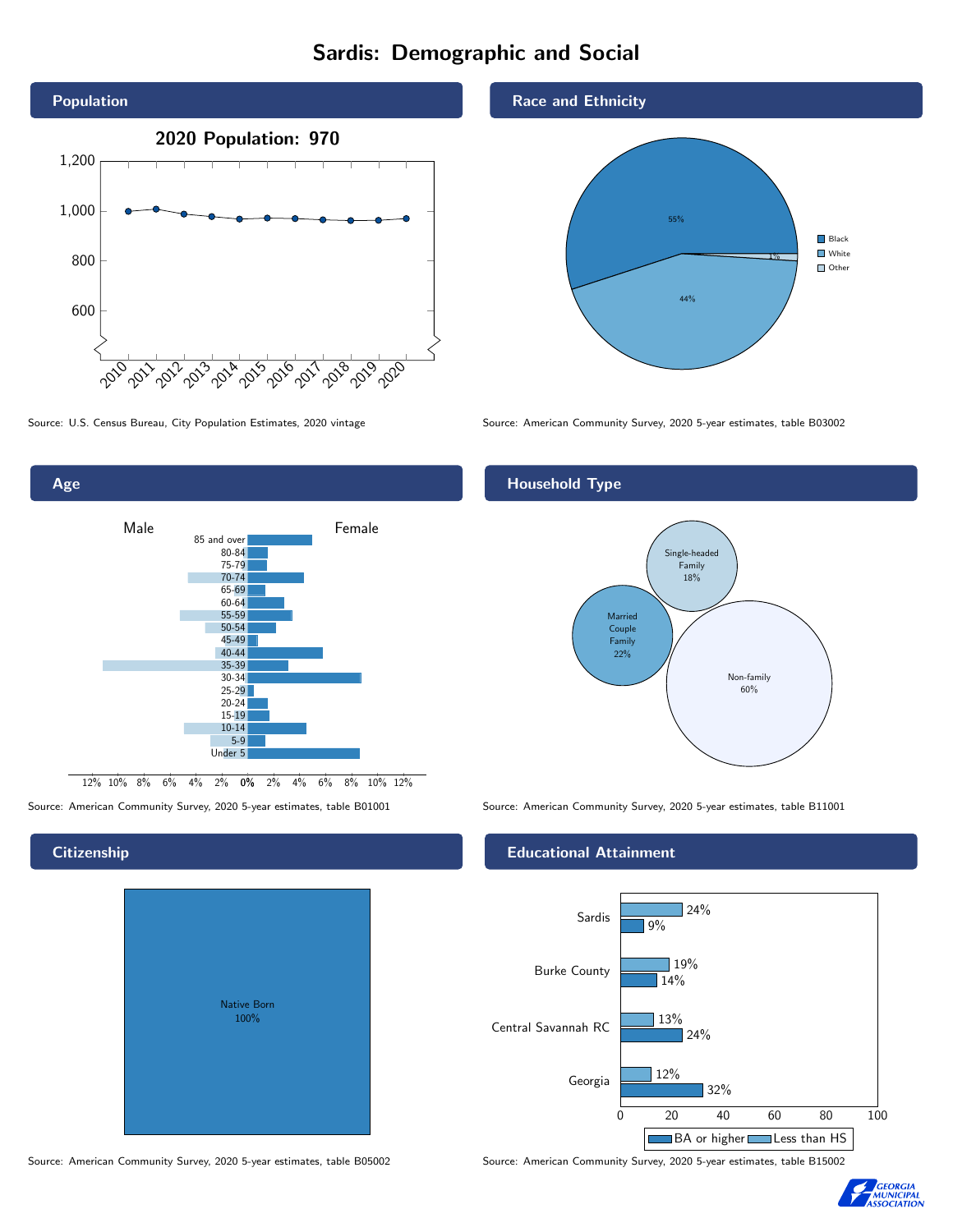# Sardis: Economic







Source: American Community Survey, 2020 5-year estimates, table B23001 Note: Unemployment rate is based upon the civilian labor force.



Source: American Community Survey, 2020 5-year estimates, tables B19013 and B19025 Source: American Community Survey, 2020 5-year estimates, table B17010

Broadband Internet No 36% Yes 64%

### Industry

| Agriculture, forestry, fishing and hunting, and mining      | 3%    |
|-------------------------------------------------------------|-------|
| Construction                                                | 26%   |
| Manufacturing                                               | 11%   |
| <b>Wholesale Trade</b>                                      | $0\%$ |
| Retail Trade                                                | $1\%$ |
| Transportation and warehousing, and utilities               |       |
| Information                                                 | $0\%$ |
| Finance and insurance, real estate, rental, leasing         |       |
| Professional, scientific, mgt, administrative, waste mgt    |       |
| Educational services, and health care and social assistance |       |
| Arts, entertainment, recreation, accommodation, food        |       |
| service                                                     |       |
| Other services, except public administration                |       |
| Public administration                                       |       |

Source: American Community Survey, 2020 5-year estimates, table C24030

# Poverty



## Health Insurance



Source: American Community Survey, 2020 5-year estimates, table B28002 Source: American Community Survey, 2020 5-year estimates, table B18135